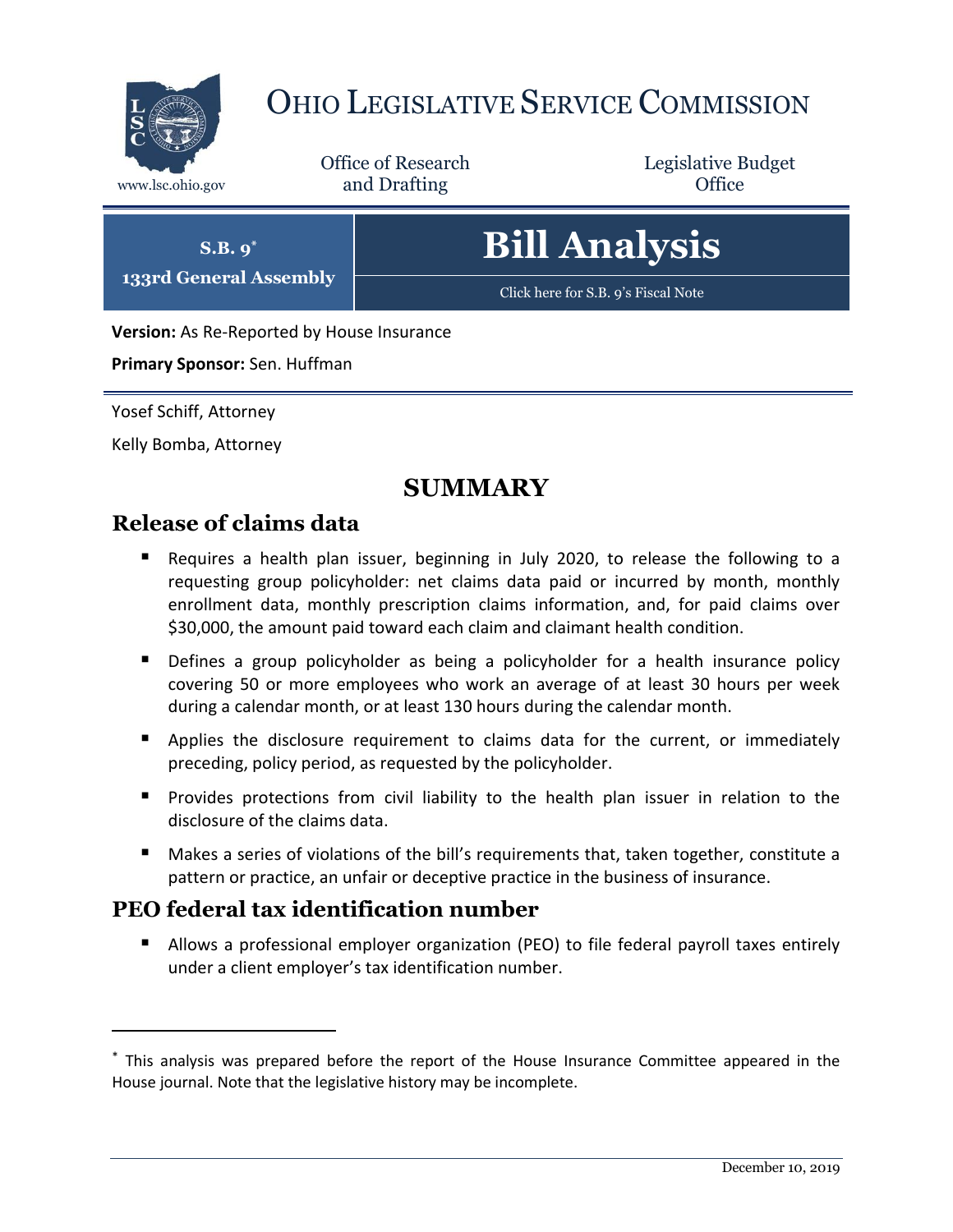- Requires a PEO that elects to file federal payroll taxes entirely under the tax identification number of each client employer to remain liable for all wages and payroll taxes associated with shared employees and to include in the agreement between the PEO and each client employer a provision that reflects that liability.
- **Prohibits a PEO from arguing in any forum that the use of a client employer's tax** identification number absolves the PEO of liability for wages and payroll taxes associated with the client employer's shared employees.

## **DETAILED ANALYSIS**

### **Release of claims data**

#### **Duty to disclose**

The bill requires a health plan issuer (see "**Scope**," below), upon request, but not more than once per calendar year per group policyholder, to release to each group policyholder monthly claims data relating to the policy within 30 business days after receiving the request. The data released must include all of the following:

- 1. The net claims paid or incurred by month;
- 2. If the group policyholder is an employer, the monthly enrollment data by employee only, employee and spouse, and employee and family. Otherwise, the monthly enrollment data must be provided and organized in a relevant manner.
- 3. Monthly prescription claims information; and
- 4. Paid claims over \$30,000, including a claim identifier other than the name and date of the occurrence, the amount paid toward each claim, and claimant health condition or diagnosis.

The claims data must be for the current, or immediately preceding, policy period, as requested by the policyholder. $1$ 

#### **Protections of the health plan issuer**

A health plan issuer that discloses claims data under the bill may condition disclosure on an agreement that releases the health plan issuer from civil liability regarding the use of the data. Furthermore, the bill stipulates that a health plan issuer is also absolved of civil liability relating to subsequent use of the data. By authorizing disclosure of data, the bill does not authorize disclosure of the identity of a particular covered individual or any particular health insurance claim, condition, or diagnosis in violation of federal or state law.<sup>2</sup>

The bill entitles a group policyholder to receive protected information only after an authorized representative of the group policyholder certifies that (1) the health plan documents

 $1$  R.C. 3901.89(A)(2) and (B).

 $2$  R.C. 3901.89(C), (D), and (E).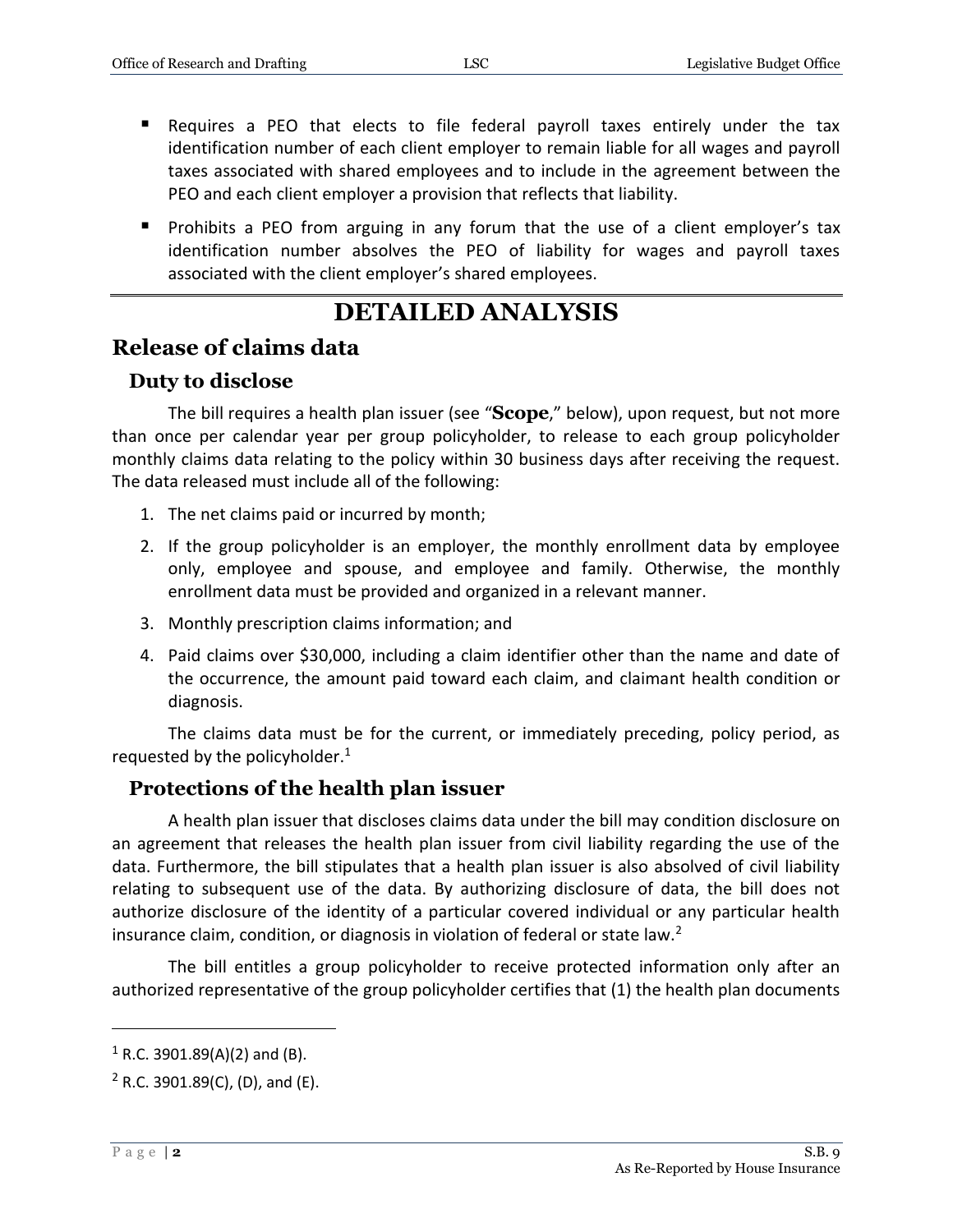comply with federal laws and regulations relating to disclosures<sup>3</sup> and (2) the policyholder will safeguard and limit the disclosure of protected health information (individually identifiable health information). A group policyholder that fails to provide the appropriate certification is not entitled to receive protected health information described in (4) above, but may receive a report of claim information described in  $(1)$ ,  $(2)$ , and  $(3)$ , above.<sup>4</sup>

#### **Enforcement**

A health plan issuer that commits a series of violations of these requirements that, taken together, constitute a practice or pattern is deemed to have engaged in an unfair and deceptive act or practice in the business of insurance and is subject to sanctions under Ohio Insurance Law.<sup>5</sup>

#### **Disclosure of other information**

The bill specifies that it does not prohibit a health plan issuer from disclosing additional claims information beyond what the bill requires.<sup>6</sup>

The bill exempts disclosures made in accordance with the bill to a group policyholder from the prohibition against an insurance institution, agent, or insurance support organization disclosing personal or privileged information collected or received in connection with an insurance transaction.<sup>7</sup>

#### **Scope**

A "health plan issuer" under the bill is an entity subject to Ohio Insurance Laws or the Superintendent of Insurance's jurisdiction that contracts, or offers to contract, to provide, or pay for, health care services under a health benefit plan. In addition to a sickness and accident insurer, health insuring corporation, fraternal benefit society, self-funded multiple employer welfare arrangement, and nonfederal, government health plan, the bill applies to a third party administrator to the extent that the benefits that it administers are subject to Ohio Insurance Laws and Rules or the Superintendent's jurisdiction.<sup>8</sup>

Additionally, a "group policyholder" is a policyholder for a health insurance policy covering 50 or more employees who work an average of at least 30 hours per week during a calendar month, or at least 130 hours during a calendar month. The term includes the authorized representative of the group policyholder. 9

 $\overline{a}$ 

 $6$  R.C. 3901.89(I).

<sup>3</sup> See **COMMENT** 1, below.

 $4$  R.C. 3901.89(F) and (G) and 45 C.F.R. 160.103 and 164.504(f), not in the bill.

 $5$  R.C. 3901.89(H).

 $7$  R.C. 3904.13(O).

 $8$  R.C. 3901.89, by reference to R.C. 3922.01(P), not in the bill.

 $9$  R.C. 3901.89(A)(1) and (2).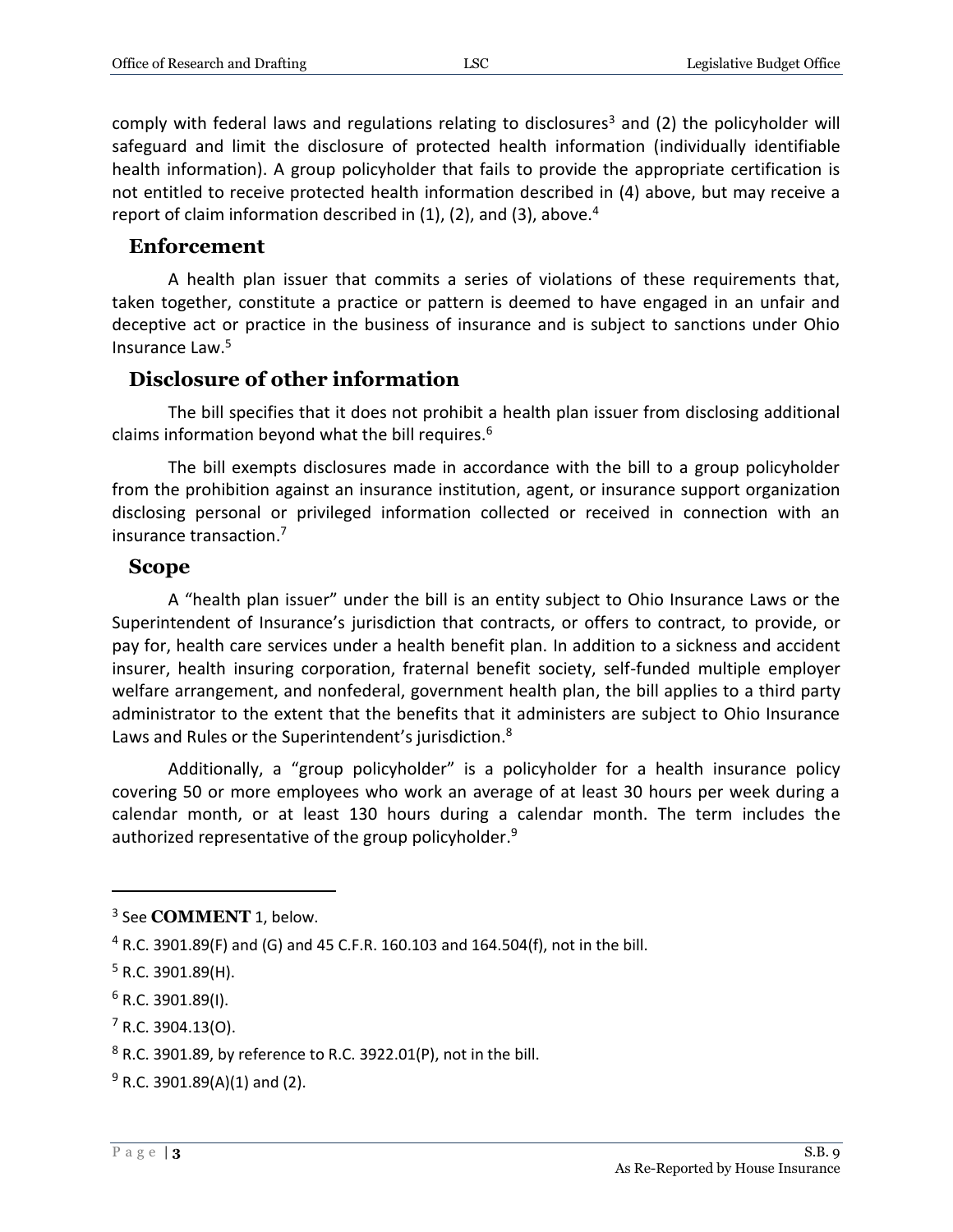## **PEO federal tax identification number**

The bill allows a professional employer organization (PEO) to elect to file federal payroll taxes entirely under the PEO's tax identification number or entirely under the tax identification number of each client employer.<sup>10</sup> Under the bill, all of the following apply to a PEO that elects to file federal payroll taxes entirely under the tax identification number of each client employer:

- 1. The PEO is liable for all wages and payroll taxes associated with shared employees, regardless of whether the PEO receives payment from the client employer.
- 2. The PEO is required to include in the PEO agreement between the PEO and each client employer a provision that reflects this liability.
- 3. The PEO is prohibited from arguing in any forum that the use of a client employer's tax identification number absolves the PEO of liability for wages and payroll taxes associated with shared employees of the client employer. $11$

Continuing law requires a PEO to pay all related payroll taxes associated with a shared employee.<sup>12</sup> However, an administrative rule requires a PEO to report federal taxes under the PEO's tax identification number.<sup>13</sup>

Under continuing law, A PEO is a business entity that enters into an agreement with one or more client employers to share the responsibilities and liabilities of being an employer. A "client employer" is the business entity that enters into the agreement with a PEO to share employer responsibility and liability with the PEO. A "shared employee" is an individual assigned to a client employer on a permanent basis, not as a temporary supplement to the client employer's workforce, and who is employed by both a PEO and a client employer pursuant to a PEO agreement (the written agreement between a client employer and a PEO to share employer responsibilities and liabilities).<sup>14</sup>

## **Effective date**

The bill's provisions relating to the release of group health plan information take effect July 1, 2020. The bill's provisions regarding PEOs take effect 90 days following the bill's effective date.<sup>15</sup>

<sup>10</sup> See **COMMENT** 2, below.

 $11$  R.C. 4125.03(G).

<sup>12</sup> R.C. 4125.03(A)(2).

 $13$  Ohio Administrative Code 4123-17-15(D)(2).

<sup>14</sup> R.C. 4125.01, not in the bill.

<sup>15</sup> Section 3.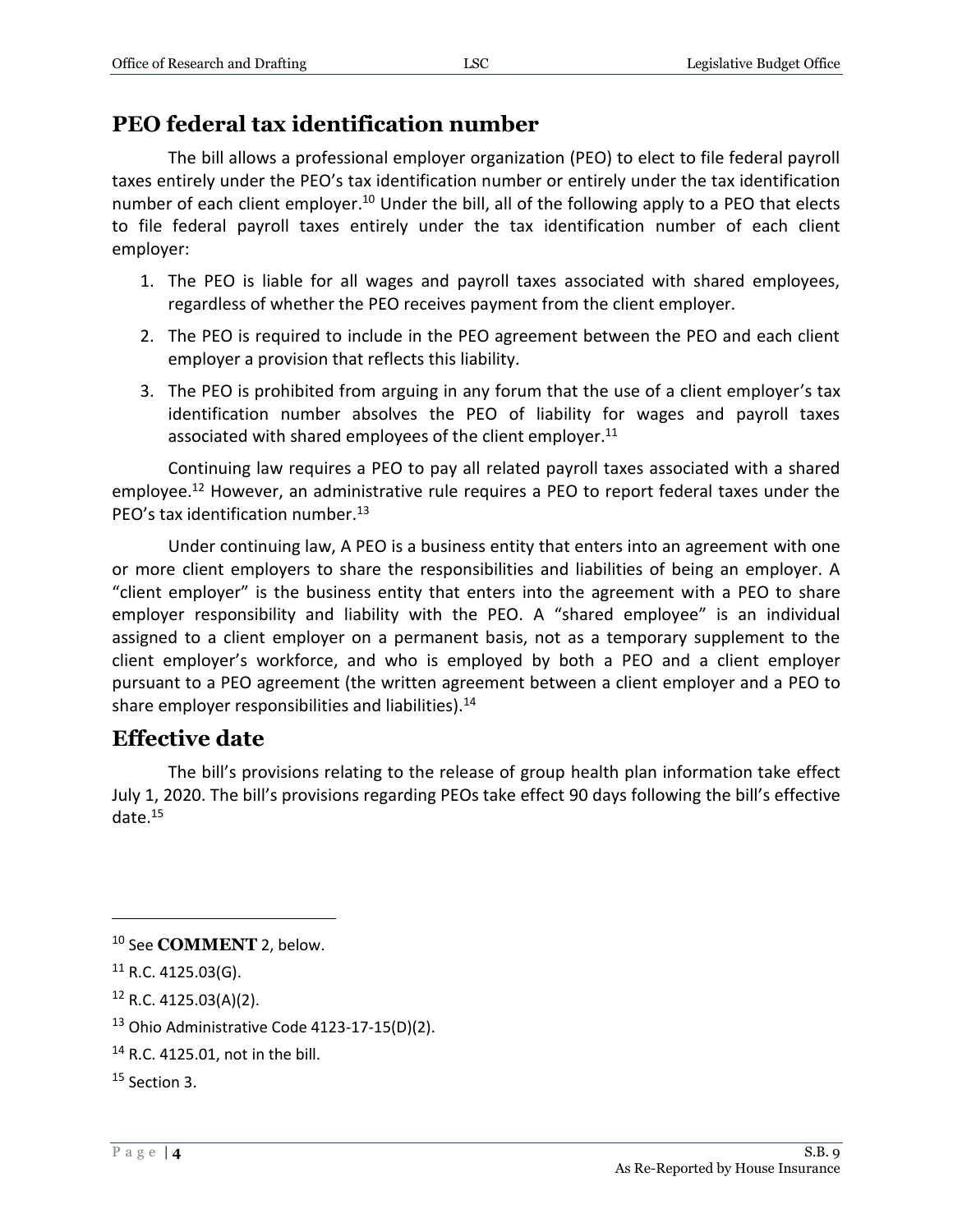## **COMMENT**

- 1. The bill raises questions with regard to its interaction with the Federal Health Insurance Portability and Accountability Act of 1996 (HIPAA). HIPAA's privacy rule prohibits covered entities from disclosing protected health information. Generally speaking, HIPAA prohibits disclosures of protected health information to third parties unless those disclosures are made in relation to treatment, payment, or health care operations.<sup>16</sup> It is unclear whether the disclosures made to an employer required by the bill would fall under any of these categories. Furthermore, federal rules prescribe only two situations in which the disclosure of protected health information from a health plan issuer to a plan sponsor is explicitly authorized:
- To obtain premium bids from health plans for providing health insurance;
- To modify, amend, or terminate the group health plan.<sup>17</sup>

Note, however, that the HIPAA privacy rule does not apply to information that does not identify or provide a reasonable basis to identify an individual.<sup>18</sup> Accordingly, if a health plan issuer could disclose information in a way that was sufficiently anonymous, it would likely not be in conflict with HIPAA.

2. Federal payroll taxes are governed solely by federal law. Therefore, the bill's requirements with respect to the filing of and liability for federal payroll taxes may not be enforceable.

Moreover, federal law specifies three circumstances where a third party (such as a PEO) may file employment taxes for a client employer and share in the liability for those taxes:

- The third party is a certified professional employer organization (CPEO) under federal law;  $^{19}$
- The third party is an agent designated under federal law;<sup>20</sup>
- The third party is a payor designated under federal law.<sup>21</sup>

<sup>16</sup> 45 C.F.R. 164.502(a).

<sup>17</sup> 45 C.F.R. 164.504(f)(1)(ii).

<sup>18</sup> 45 C.F.R. 164.502(d)(2).

<sup>&</sup>lt;sup>19</sup> 26 United States Code 3511 and 7705.

<sup>&</sup>lt;sup>20</sup> 26 Code of Federal Regulations (C.F.R.) 31.3504-1.

<sup>21</sup> 26 C.F.R. 31.3504-2.